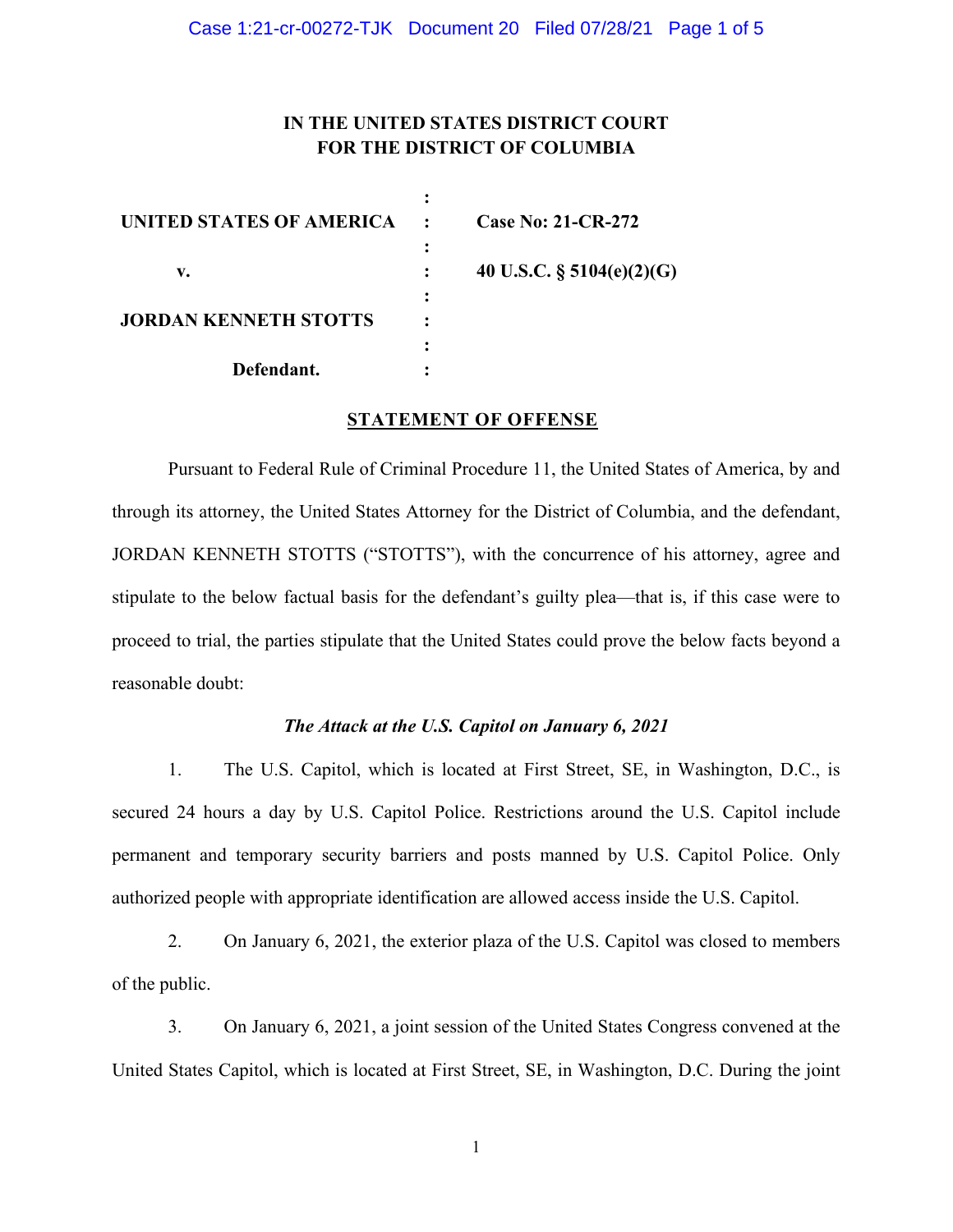#### Case 1:21-cr-00272-TJK Document 20 Filed 07/28/21 Page 2 of 5

session, elected members of the United States House of Representatives and the United States Senate were meeting in separate chambers of the United States Capitol to certify the vote count of the Electoral College of the 2020 Presidential Election, which had taken place on November 3, 2020. The joint session began at approximately 1:00 p.m. Shortly thereafter, by approximately 1:30 p.m., the House and Senate adjourned to separate chambers to resolve a particular objection. Vice President Mike Pence was present and presiding, first in the joint session, and then in the Senate chamber.

4. As the proceedings continued in both the House and the Senate, and with Vice President Pence present and presiding over the Senate, a large crowd gathered outside the U.S. Capitol. As noted above, temporary and permanent barricades were in place around the exterior of the U.S. Capitol building, and U.S. Capitol Police were present and attempting to keep the crowd away from the Capitol building and the proceedings underway inside.

5. At approximately 2:00 p.m., certain individuals in the crowd forced their way through, up, and over the barricades, and officers of the U.S. Capitol Police, and the crowd advanced to the exterior façade of the building. The crowd was not lawfully authorized to enter or remain in the building and, prior to entering the building, no members of the crowd submitted to security screenings or weapons checks by U.S. Capitol Police Officers or other authorized security officials.

6. At such time, the certification proceedings were still underway and the exterior doors and windows of the U.S. Capitol were locked or otherwise secured. Members of the U.S. Capitol Police attempted to maintain order and keep the crowd from entering the Capitol; however, shortly after 2:00 p.m., individuals in the crowd forced entry into the U.S. Capitol, including by breaking windows and by assaulting members of law enforcement, as others in the crowd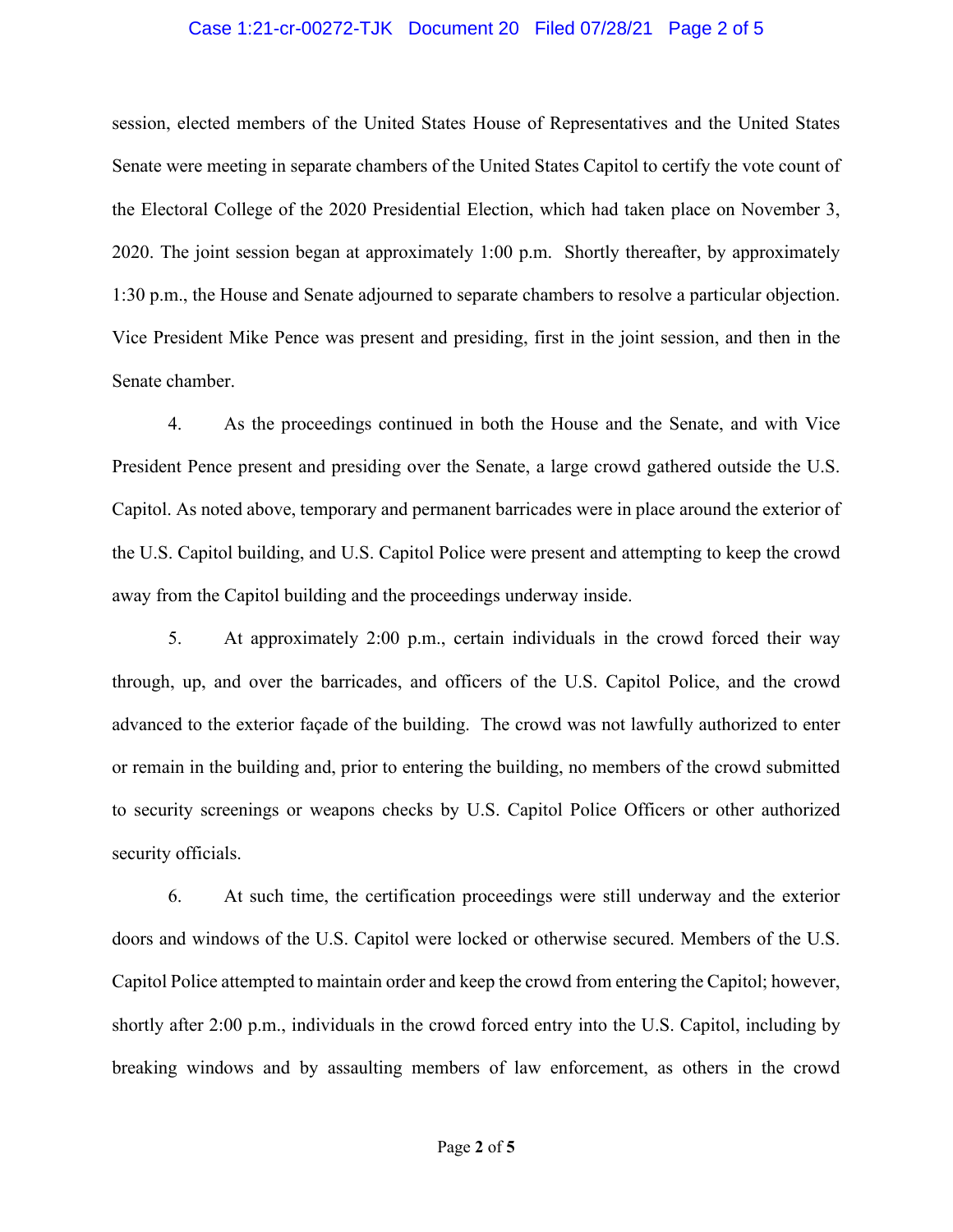#### Case 1:21-cr-00272-TJK Document 20 Filed 07/28/21 Page 3 of 5

encouraged and assisted those acts. The riot resulted in substantial damage to the U.S. Capitol, requiring the expenditure of more than \$1.4 million dollars for repairs.

7. Shortly thereafter, at approximately 2:20 p.m., members of the United States House of Representatives and United States Senate, including the President of the Senate, Vice President Pence, were instructed to—and did—evacuate the chambers. Accordingly, all proceedings of the United States Congress, including the joint session, were effectively suspended until shortly after 8:00 p.m. the same day. In light of the dangerous circumstances caused by the unlawful entry to the U.S. Capitol, including the danger posed by individuals who had entered the U.S. Capitol without any security screening or weapons check, Congressional proceedings could not resume until after every unauthorized occupant had left the U.S. Capitol, and the building had been confirmed secured. The proceedings resumed at approximately 8:00 p.m. after the building had been secured. Vice President Pence remained in the United States Capitol from the time he was evacuated from the Senate Chamber until the session resumed.

### *JORDAN KENNETH STOTTS's Participation in the January 6, 2021, Capitol Riot*

8. On January 4, 2021, STOTTS arrived in Washington, D.C. after driving in his van by himself from Arizona.

9. On the morning of January 6, 2021, STOTTS parked his van near the Martin Luther King, Jr. Memorial, and at approximately 8:30 a.m., he attended the rally for then-President Trump in Washington, D.C.

10. At approximately 2:00 p.m., STOTTS marched with other rally attendees to the Capitol building. He climbed onto a balcony and chanted with the crowd.

11. At approximately 2:45 p.m., STOTTS entered the Capitol building through a door located to the left of the main entrance.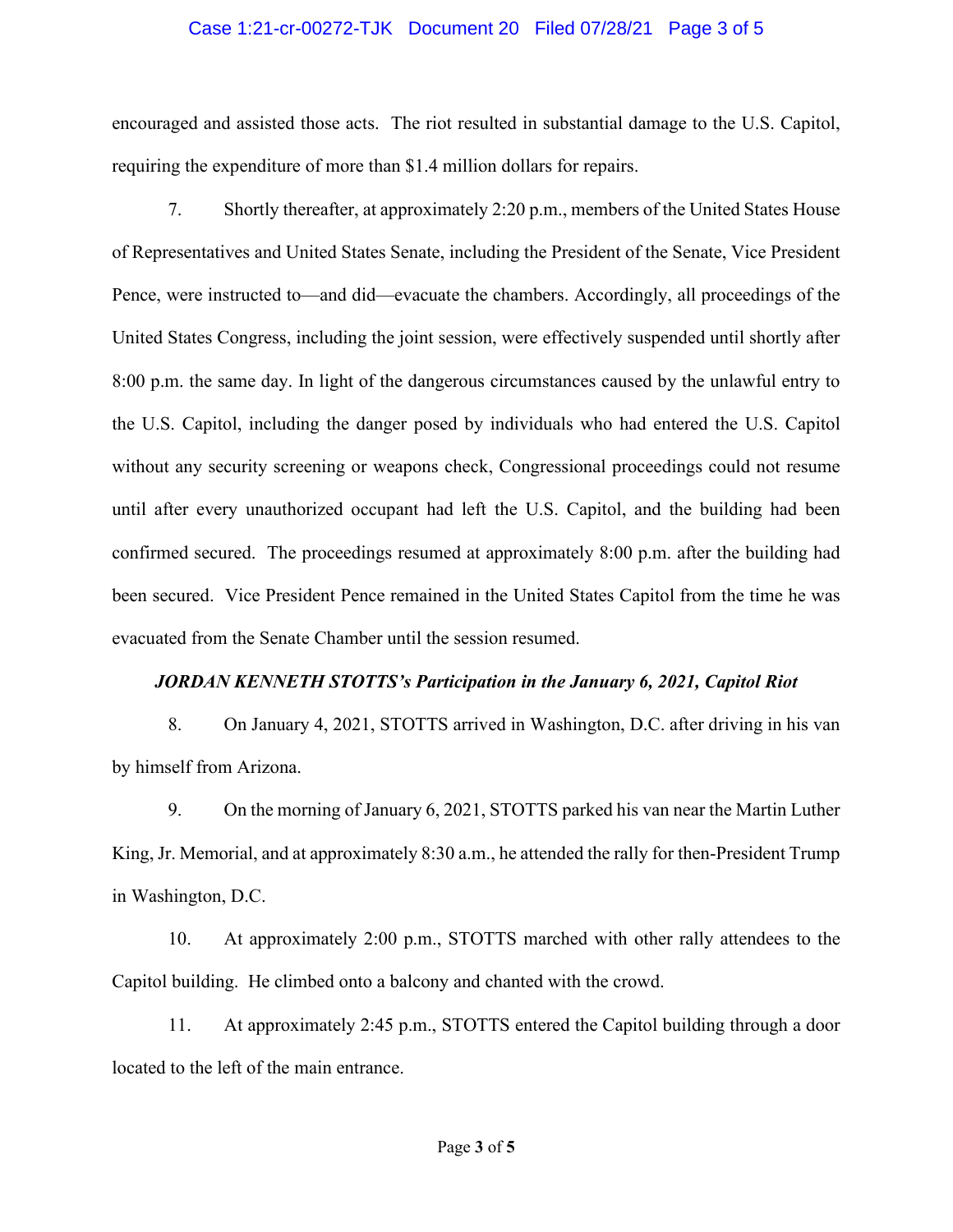## Case 1:21-cr-00272-TJK Document 20 Filed 07/28/21 Page 4 of 5

12. Once inside the Capitol building, STOTTS walked to the Capitol Rotunda and stayed inside for approximately one hour.

13. While in the rotunda, STOTTS celebrated with other rioters and used his cell phone to take a video.

14. STOTTS knew at the time he entered the U.S. Capitol Building that he did not have permission to enter the building and STOTTS did so with the intent to impede, disrupt, or disturb the orderly conduct of a session of Congress.

Respectfully submitted,

CHANNING D. PHILLIPS Acting United States Attorney D.C. Bar No. 415793

By: *s/ Christopher D. Amore* CHRISTOPHER D. AMORE Assistant United States Attorney